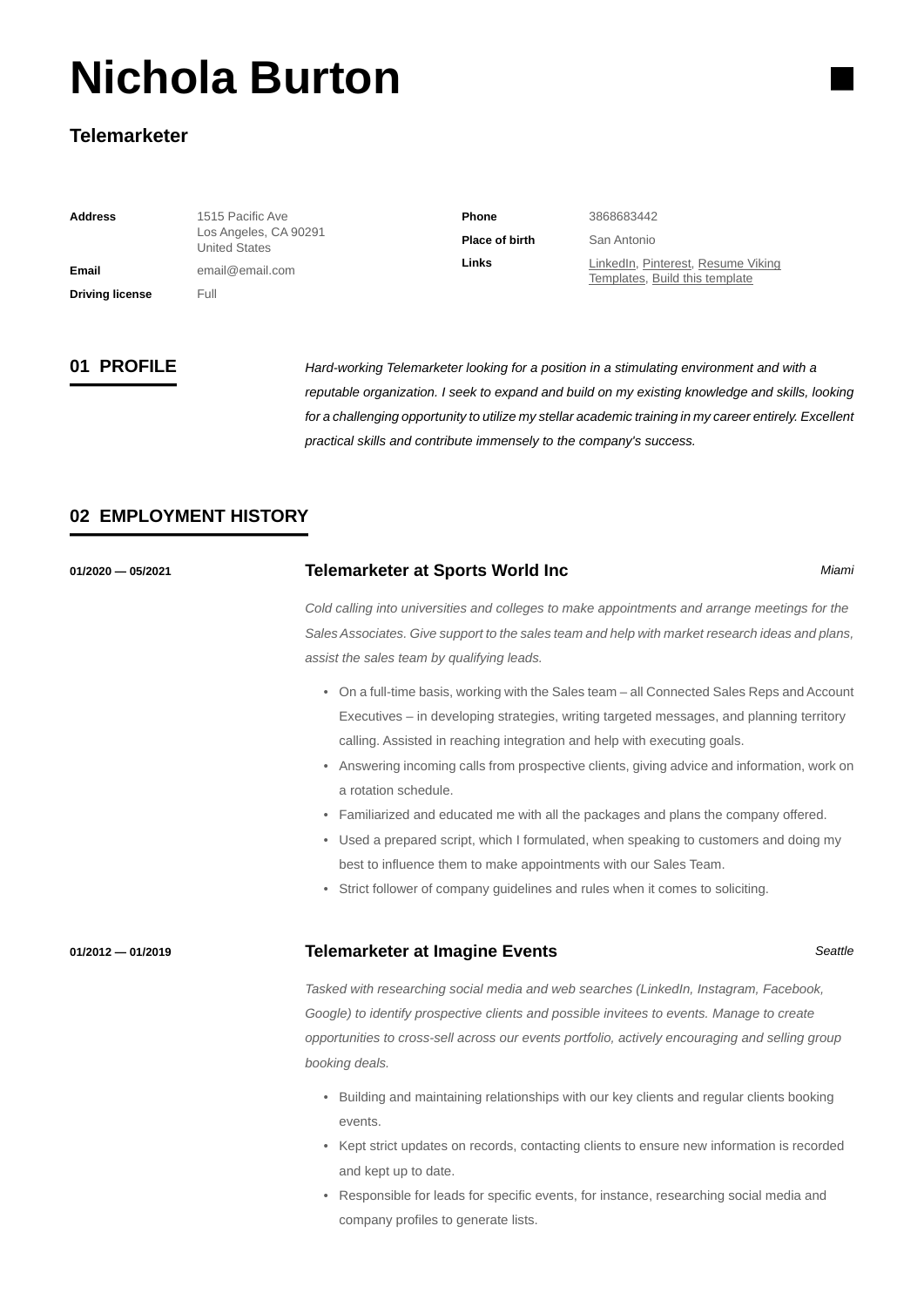- Handled all queries for events as and when required
- Regular feedback sessions with the marketing team, giving information on the number of calls, pending bookings, and hot leads and conveying any objections.
- Communicated with confirmed attendees, giving event logistics, times, dates, places, etc.
- Built excellent sales skills, especially in the event and conference market.

### **03 EDUCATION**

# **Jan 2020 — May 2021 Bachelor of Science in Retail and Sales**  *Arlington* **Management, George State University College of Business** Bachelor of Science in Retail and Sales Management • Relevant Coursework: Sales Management, Consumer Behavior, Sales and Marketing Fundamentals, Merchandising Management Systems, Public Relations, and Advertising. **Jan 2020 — Dec 2020 Association of Sales Professionals (NASP)** *Online* Certified Professional Salesperson (CPSP) **04 SKILLS** Lead Qualification Reducing Customer Acquisition Cost (CAC) Product Knowledge Increasing Customer Optimizing Monthly  $\bullet\bullet\bullet\bullet$ Lifetime Value (CLV) Recurring Revenue (MRR) **05 COURSES Jan 2020 — Aug 2020 Certified Sales Leadership Professional (CSLP) at Sales Management Association (SMA), Online 06 ACHIEVEMENTS** • Maintained an average of 9% of add-on sales as well as a weekly customer satisfaction rate of 98% • Outbound calls averaged at 130-180 calls daily • Achieved sales excellence for five consecutive months in 2014, also the first employee in the company's history to be able to accomplish this. • Responsible for 35% of the telemarketing business income • Distributed leads to 40 sales team leaders

**07 HOBBIES** Mountain Bike, Running, Swimming